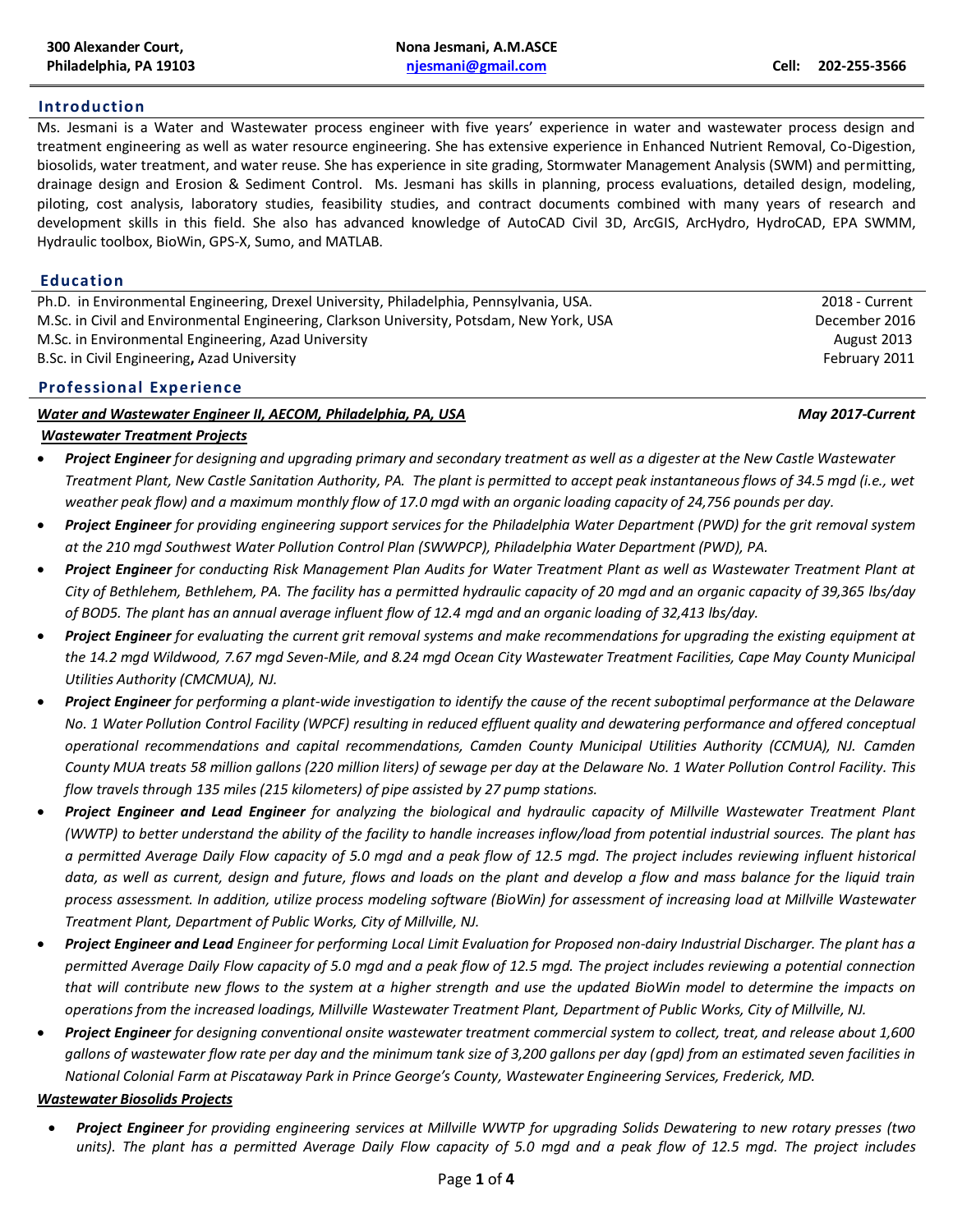*Upgrading and replacement of the existing belt filter press sludge dewatering equipment with two new units rotary press to minimize operations and decrease annual sludge cake disposal costs. Millville Wastewater Treatment Plant, Department of Public Works, City of Millville, NJ.*

- *Project Engineer for evaluation wastewater biosolids at 20 mgd Kent County Regional Resource Recovery Facility (KCRRRF). The project includes evaluation of liquid sludge screening, new automated centrifuges to replace Belt Filter Press (BFP) and new dryers. In addition, perform a market assessment for the dried biosolids product as well as Class A biosolids product while reducing operation and maintenance costs at KCRRRF, Kent County Regional Resource Recovery Facility (KCRRRF), Kent County Levy Court, DE.*
- *Project Engineer for upgrading Final Dewatering Facility (FDF) of a wastewater treatment plant for District of Columbia Water and Sewer Authority Utility Administration (DC Water) at Blue Plains Advanced Wastewater Treatment Plant, Washington, D.C. The plant has a treatment capacity of 384 mgd or 1.45 Gl per day, with a peak capacity (partial treatment during large storms) of over 1 billion gallons per day (3.8 Gl/day).*

## *Wastewater Facilities Plans Projects*

- *Project Engineer and Lead Engineer for reviewing the City's Act 537 Sewage Facilities Plan Update Revision. The project includes review current flow and load trends, re-evaluate wet-stream process alternatives for future plant expansion and provide a recommendation approach (BIOACTIFLO) to the High Flow Management Plan, and develop recommendations for Bethlehem WasteWater Treatment Plant modifications/upgrades based on reviewing existing Act 537 Plan and based on future plant capacity expansion (~ 50 mgd) and biological organic capacity of between 56,000-63,000 lbs/d and comply with ammonia limits (May thru October limit: 5 mg/L NH3-N, November thru April limit: 15 mg/L NH3-N)). The current plant capacity flow is 12.4 mgd with the organic loading of 33,000 Ibs/day. Bethlehem WWTP, Department of Public Works, City of Bethlehem, PA.*
- *Project Engineer for providing engineering services related to the Western Lehigh Sewage Partnership (WLSP) Capacity Planning Effort Assistance – Phase 1. The project includes preparing a comparison of capital and operating opinion of probable cost to assist in furthering two options (expand 41 mgd Kline's Island Treatment Plant with the organic capacity of 46,000 Ibs/day or Upgrade the 11.75 mgd Industrial Pretreatment Plant (PTP) with organic loading of 13,000 Ibs/day), asses hydraulic considerations at KITP, preparing the report on regulatory implications, evaluate sizing options for future WLSP and regional needs, and prepare process capacity (loading) at KITP as well as PTP. Lehigh County Authority, PA.*

### *Collection Systems, Stormwater, and CSOs Projects*

• *Project Engineer for updating the Sewer Repair Facilities, Rehabilitation, and Replacement Program, Parkway Branch Basin ESA, Washington Suburban Sanitary Commission (WSSC), Prince George's County, MD. The length of the sewer range is from 92 feet through 350 feet for different vicinities in Prince George's County, MD.*

### *Water Supply, Transmission and Pumping Projects*

- *Program Management and Assistant Project Manager for conducting engineering support services for the Philadelphia Water Department (PWD) to assist with the design of security fencing around the premier of the Upper Roxborough Reservoir site. The reservoir capacity is 147 MG. The site is in the Upper Roxborough area of Philadelphia. The property is bounded by recreational parks to the northwest and southeast, Hagys Mill Road to the southwest and Harner Street to the northeast.*
- *Program Management and Assistant Project Manager for conducting a physical model study of the West Oak Lane High Service Pump Station. The project includes the construction of A 1:3.0 scale model, and conducting tests to determine the nature and severity of any adverse hydraulic conditions that may affect the new 10 mgd pump performance, West Oak Lane, Philadelphia Water Department (PWD), PA.*
- *Program Management and Assistant Project Manager for investigation the existing conditions for Philadelphia Water Department (PWD) to assist with assessing the cause of vibration and flow loss during the operation of four of the six existing pumps with new Xylem dry pit submersible pumps located at Central Schuylkill Pumping Station (CSPS). The capacity of each pump is about 36 mgd. The project includes performing Physical Hydraulic Modeling by sub-consultant Clemson Engineering, attending Witness test to demonstrate the Physical Hydraulic model and prepare recommended mitigation measures to correct the pumping issues, Philadelphia Water Department (PWD), PA.*

### *Industrial Waste Treatment Projects*

• *Project Engineer for conducting treatability study test to simulate the current operations of the biological treatment process at the DuPont Wastewater Treatment Plant while proportionally incorporating the High-Temperature Nylon (HTN) wastewater to assess*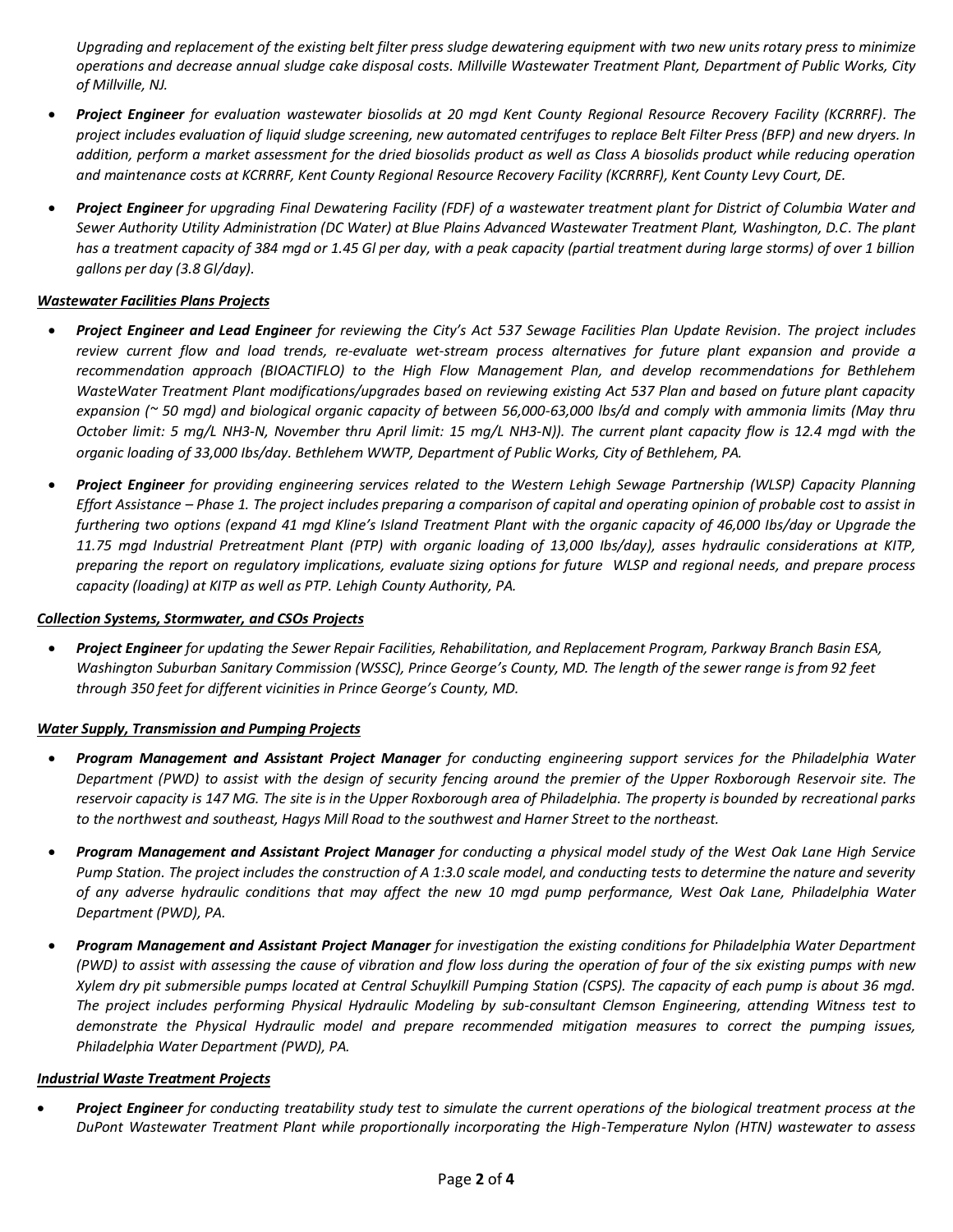*the biodegradability of 3-MP and Dytek A and the nitrification ability of the biomass, DuPont Parkersburg, Chemical Manufacturing Facility, West Virginia.* 

• *Project Engineer for conducting Respirometry Testing to evaluate the impact of introducing 5,000 gallons of new wastewater "spent scrubber blowdown wastewater (SBWW)" generated by the Washington Works facility on the existing biological treatment process at the Chemours Washington Works manufacture facility, Chamours Washington Works, Wood County, West Virginia.*

## *Construction Management Projects*

• *Data Manager, and Program Management II for reviewing Atlantic Coast Pipeline (ACP) and Mountain Valley Pipeline (MVP) sitespecific Erosion and Sediment Control (ESC) and Stormwater Management (SWM) plans, requirements needed during and after construction completion. The project includes investigation of every foot of land disturbance related to 300 miles of pipeline in Virginia, 200 miles access roads in Virginia, and construction lay-down area. The total construction project cost is \$9.8 billion. Served* as a Project Engineer for conducting Erosion and Sediment Control (ESC) as well as Stormwater Management (SWM) for 12 miles of *pipeline and 8 miles of the gravel access road in Virginia. Also, being part of a team that grew from 12 people to 400+ and helped trained others as a lead engineer, Atlantic Coast Pipeline (ACP), Virginia Department of Environmental Quality (VDEQ), VA.* 

## *Location Quality Manager (LQM), AECOM, Beltsville, MD, USA Dec 2017-Aug 2018*

- *Director/Advisor*
- *Monthly coordination of Regional Quality Manager hosted calls*
- *Providing monthly Quality Insights training and Quality Data tools*
- *Supporting DCSA Quality Data needs*
- *Addressing DCSA QMS training questions*
- *Coordinating the logistics for planned Audit (local organization, #of PMs, meeting rooms, pre and post audit meeting coordination, etc.)*
- *Monthly coordination (RQM meeting) and regular coordination as needed*
- *Providing general quality support, as needed.*
- *Providing direction on Improvement Plan implementation*

*Safety, Health, and Environment (SH&E) Representative of Water Group, AECOM, Beltsville, MD, USA Nov 2017-Aug 2018*

- *Identifying best safety observation/near miss reported so far and work with employee to create a Lesson Learned*
- *Creating a new emergency contact tri-fold every year*
- *Supervising Beltsville water employees for safety observation and near miss reporting, and required safety training*
- *Hazard recognition at Beltsville office if any*
- *Improving ideas to increase safety awareness at Beltsville office, including slip, trips and falls, healthy initiatives/wellness, SH&E board*

# *Safety, Health, and Environment (SH&E) Representative of Water Group, AECOM, Philadelphia, PA, USA Aug 2018 - Current*

- *Identifying best safety observation/near miss reported so far and work with employee to create a Lesson Learned*
- *Creating a new emergency contact tri-fold every year*
- *Supervising Beltsville water employees for safety observation and near miss reporting, and required safety training*
- *Hazard recognition at Beltsville office if any*

*Improving ideas to increase safety awareness at Beltsville office, including slip, trips and falls, healthy initiatives/wellness, SH&E board* 

## *Research Engineer, Carollo Engineers, Walnut Creek, CA, USA Jan 2015-Dec 2015*

- *Studied energy yield and investigated the fate of major nutrients in a full-scale co-digestion treatment in four wastewater treatment plants, namely Buffalo, Ithaca, Rock Creek and Waco.*
- *Laboratory Studies: Designed and built a bench-scale co-digestion unit*
- *Sampling and Measurements: TS, VS, COD, TKN, NH3, NO2, NO3, TP, AHRP, RP, biogas volume, and methane production rate*
- *Data Analysis and Validation: Statistical analysis and numerical modeling*
- *Report Writing and Data Presentation: Reported and presented findings to Water Environmental Research*
- *Foundation (WERF), Carollo Engineers Company, O'Brien & Gere Company, and an author and co-author for journal publication.*

## **Research Engineer, Clarkson University, Potsdam, NY, USA Aug 2013-Dec** *2016* **Aug 2013-Dec 2016**

• *Cost Analysis: Estimated Capital costs as well as O&M costs of Wastewater Treatment plants to evaluate net present value of phosphorous and nitrogen removal or recovery.*